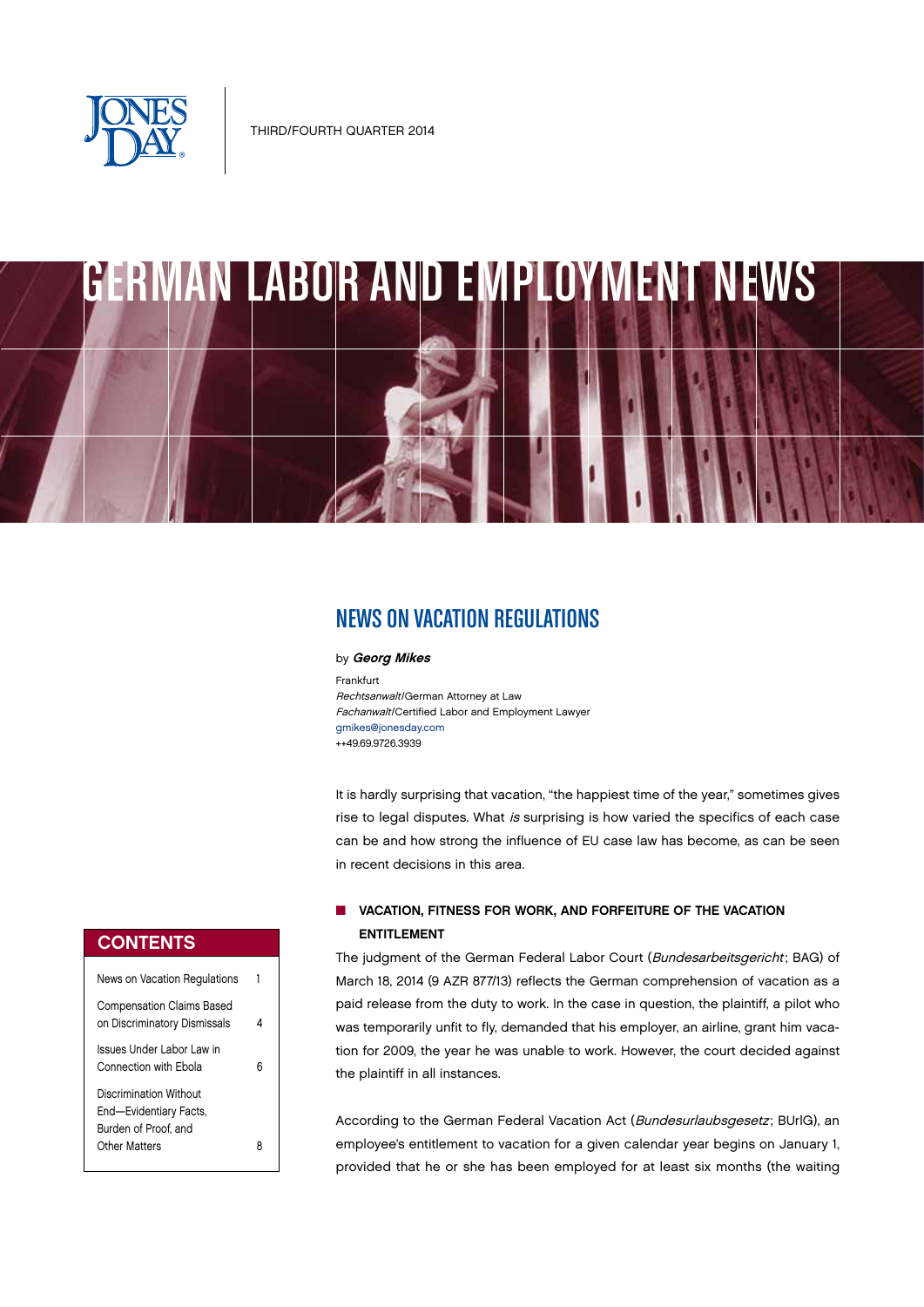

period). The entitlement, of course, ceases to exist if the vacation was actually granted; if it was not taken within a certain period, it may be forfeited. In principle, the right to vacation in a given calendar year ceases to exist at the end of that year, since the BUrlG stipulates that vacation "must be granted and taken during the ongoing calendar year" (Section 7 Para. 3 Sentence 1 BUrlG). However, the BUrlG also provides that vacation must be granted and taken within the first three months of the following calendar year if urgent operational matters (such as a heavy workload) or the employee's personal circumstances prevented him or her from taking it (Section 7 Para. 3 Sentence 3 BUrlG). So transfer of the vacation entitlement into the first quarter of the following year has come to be viewed as a right by many employees.

However, problems frequently arise, especially if illness prevents the employee from taking vacation even during the legal transfer period. In such a case, the employee may believe that he or she is entitled to compensation for the unused vacation time. Yet the law provides that compensation may be taken only in connection with the termination of the employment relationship (Section 7 Para. 4 BUrlG). Moreover, it is obvious from what has been stated above that the granting of vacation requires the employee to be fit

for work, because it is only in that case that the duty exists from which vacation serves as a release.

If an employee can neither be granted vacation nor be compensated for it, its legal fate can only be expiration. And yet, contrary to what one would expect from Section 7 Para. 3 BUrlG, in the case of illness, the vacation entitlement does not expire by the end of the first quarter of the following year. Rather, an element of European Community law must be considered: in 2009, the European Court of Justice (ECJ) had to decide whether the expiration of vacation, as mandated by Section 7 Para. 3 BUrlG, is consistent with Community law when vacation cannot be taken due to long-term illness. In the Schultz-Hoff decision (Rs. C-350/06), the ECJ held that a national provision of this kind would constitute a violation of the Working Time Directive (Directive 2003/88/EC), which requires EU member states to provide employees with a minimum of four weeks of vacation each year.

The wording of the ECJ judgment, however, gave rise to the fear that in the case of long-term illness, vacation could accrue for years, necessitating considerable compensation payments. In response, the ECJ held in the KHS decision of November 22, 2011 (Rs. C-314/10) that vacation entitlement which had accrued because of illness could expire after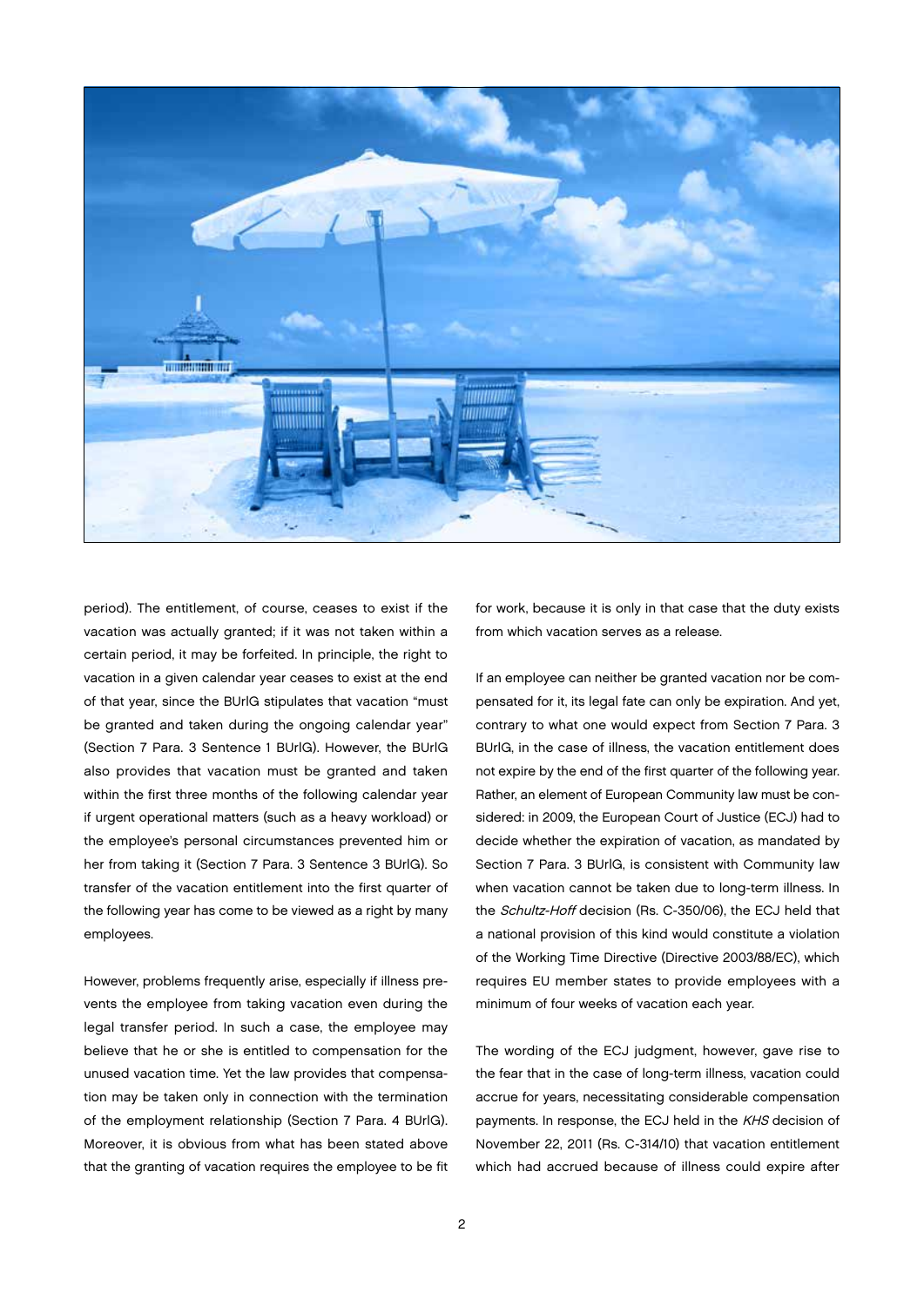15 months. In an unexpectedly flexible reaction, the BAG concluded that Section 7 Para. 3 BUrlG, despite its wording, was to be construed "in conformity with Community law," so that in cases of this kind, the vacation entitlement should expire after 15 months.

In the case of the pilot who was unfit to fly, the BAG argued that unfitness to fly meant unfitness for work, so vacation, viewed as a release from the duty to work, was simply not possible. Moreover, the vacation entitlement for 2009 would have had to be added to that of the year 2010 and "thus was subject to the time-limit regime of Section 7 Para. 3 BUrlG." But after the first quarter of 2011, the vacation entitlement expired because Community law does not permit an extension of this length. Therefore the pilot, who was obviously fit to fly again, could not expect the vacation to be granted. And while compensation for the untaken vacation was not in dispute, the BAG expressly ruled out damages with regard to the vacation pay: since the vacation entitlement could not be fulfilled, damages were out of the question as well. This is particularly applicable when, following the ECJ, a "uniform entitlement" to paid vacation exists: if the entitlement for release from the duty to work cannot be fulfilled, no other aspect of the entitlement, namely the vacation pay, can be satisfied.

#### **N** VACATION PAY

An ECJ decision of May 22, 2014 (Rs. C-539/12; the Lock decision) also dealt with vacation pay. In this decision, the ECJ held that not only basic salary but also sales commissions constitute vacation pay.

The starting point was a dispute before an English court. The employee's compensation arrangement provided for a base salary along with sales commissions, which constituted approximately 60 percent of his total remuneration and which he received several weeks after completing the sales. During a vacation in December 2011, the employee was actually paid a sales commission in addition to his basic salary, but this commission represented his compensation for business transactions concluded earlier, rather than sales commissions he might have accrued in December if he had not taken vacation. Since no transactions subject to sales commission were concluded during the vacation period, the missing pay became noticeable later on. The employee brought an action against this before the Employment

Tribunal Leicester, which finally brought before the ECJ the question of whether such practice is in conformity with the Working Time Directive.

The ECJ denied this. The court stated that in the case of such practice, during vacation the employee has at his disposal compensation which corresponds to his compensation during normal working time. However, due to the deferred financial disadvantage, the employee might decide not to exercise his right to annual vacation in order to avoid receiving reduced remuneration at a later point in time.

This decision does not really introduce a new wrinkle to German law. The calculation of vacation pay is stipulated in Section 11 Para. 1 BUrlG, which provides that such pay is calculated on the basis of the average income of the 13 weeks preceding the vacation, and only overtime payments and salary increases of a temporary nature are exempt from this calculation. Accordingly, sales commissions would automatically be included. However, this is not often the case, and the pressure to include commission in vacation pay could increase in the future.

#### **N** VACATION ALLOWANCE

Unlike "vacation pay" (the full payment of an employee's regular remuneration during his or her vacation), "vacation allowance" (a sum provided to employees along with vacation pay) is not mandatory under German law; rather, this payment is an additional benefit. If it is not stipulated by, for example, a collective bargaining agreement, the employer is free to decide not only whether to grant it at all, but which purpose to attach to doing so.

The latter should be considered carefully by the employer, as the decision of the BAG dated July 22, 2014 (9 AZR 981/12) makes clear. In the case in question, the employer had agreed in the employment contract to pay a vacation allowance. The granting of the allowance was dependent on the following provision: "Prerequisite for the payment is an employment relationship that is not under notice."

The dispute with the plaintiff arose when the employer provided her with notice of termination at the end of March 2011. During the notice period, the plaintiff was granted vacation in April and May, for which she was paid only the regular (mandatory) compensation, i.e., her vacation pay. When the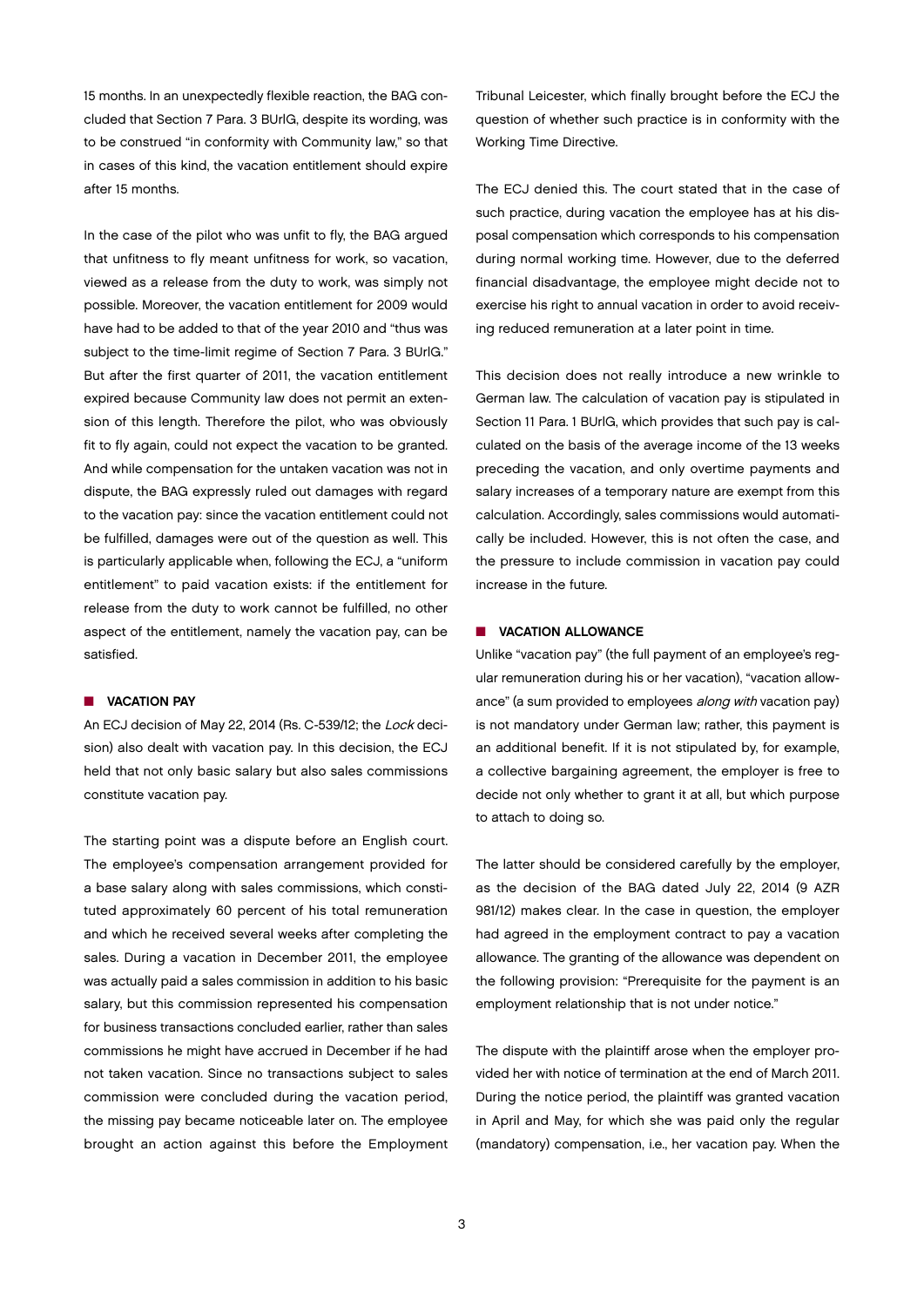<span id="page-3-0"></span>employer refused to grant the additional vacation allowance, the plaintiff sued for payment. She succeeded in the first instance before the labor court but lost in the appeal.

As was to be expected, the BAG scrutinized the employment contract with a view to the general terms and conditions (Recht der Allgemeinen Geschäftsbedingungen; AGB); i.e., it considered the employer to be a "user" of general terms and conditions and the plaintiff a "consumer" (generally in need of protection). However, the BAG arrived at the conclusion that the employment contract withstood examination under the AGB.

It should be noted that the BAG did not believe that the vacation-allowance clause had put the employee under an unreasonable disadvantage within the meaning of Section 307 Para. 2 No. 1 of the German Civil Code (Bürgerliches Gesetzbuch; BGB). This result was not quite a matter of course; the BAG in many cases reacts quite sensitively to aggravations pertaining to termination, and in the case of an employee's resignation, such an aggravation could at first glance be seen in the loss of the vacation allowance. However, the BAG explained that the employer is "not per se" barred from attaching commitment clauses to special payments, "as long as the payments are not (also) a consideration for work already performed." This is probably one of the pivotal statements in the decision. Had the BAG found that the employer intended to use the vacation allowance as compensation for work performance, it would have inevitably concluded that the plaintiff's claim justifiably existed—after all, remuneration may not be withdrawn ad libitum, especially as a penalty for resigning.

In the present case, however, the BAG found that the employer had intended only to offer a loyalty bonus. It was incumbent upon the employee to decide whether she would someday prefer to seek a higher-paying job or take advantage of such a bonus. (The BAG was obviously speaking generally, since the plaintiff in question did not have this choice, having been dismissed by the employer.) Nor did the BAG find an unreasonable disadvantage in any other respect; i.e., it approved of the cutoff date determined by the wording.

Last but not least, the BAG determined that no violation of the transparency requirement (Section 307 Para. 1 Sentence 2 BGB) had taken place. The term "not under notice" is sufficiently clear and unambiguous. The chosen wording would not have prevented the employee, in an unreasonable way, from making justified claims.

In summary, it can be said that the existence or nonexistence of claims can depend on a few words, which should be chosen with care.

# COMPENSATION CLAIMS BASED ON DISCRIMINATORY DISMISSALS

by *Inga Schmalz*, LL.M.

Düsseldorf Rechtsanwältin/German Attorney at Law [ischmalz@jonesday.com](mailto:ischmalz@jonesday.com) ++49.211.5406.5500

On December 12, 2013, the Federal Labor Court (Bundesarbeitsgericht; BAG) ruled that an employee whose dismissal is discriminatory may be entitled to compensation (8 AZR 838/12). In Germany, combining a compensation claim pursuant to the General Equal Treatment Act (Allgemeines Gleichbehandlungsgesetz; AGG) with a lawsuit contesting the validity of the dismissal pursuant to the Act Against Unfair Dismissal (Kündigungsschutzgesetz) had previously not been possible. Section 2 Subsection 4 AGG states that dismissals fall only under the general termination-protection provisions of the Act Against Unfair Dismissal and specific laws on termination protection (such as those that protect employees who are pregnant or disabled).

In the case in question, a pregnant employee had presented her employer with a medical certificate prohibiting her from working. Her employer ignored the prohibition and asked her to continue working, which she refused to do. She subsequently suffered a miscarriage. Upon returning from the hospital, the employee found a termination notice in her mailbox. She filed a lawsuit contesting the dismissal, which was found to be invalid by the lower courts, since it contradicted the provisions of the Maternity Protection Act (Mutterschutzgesetz). The employer then served her with two further dismissal notices. The case was subsequently reviewed by the BAG, which was required to decide whether the dismissal was discriminatory and whether the plaintiff was entitled to compensation pursuant to the AGG.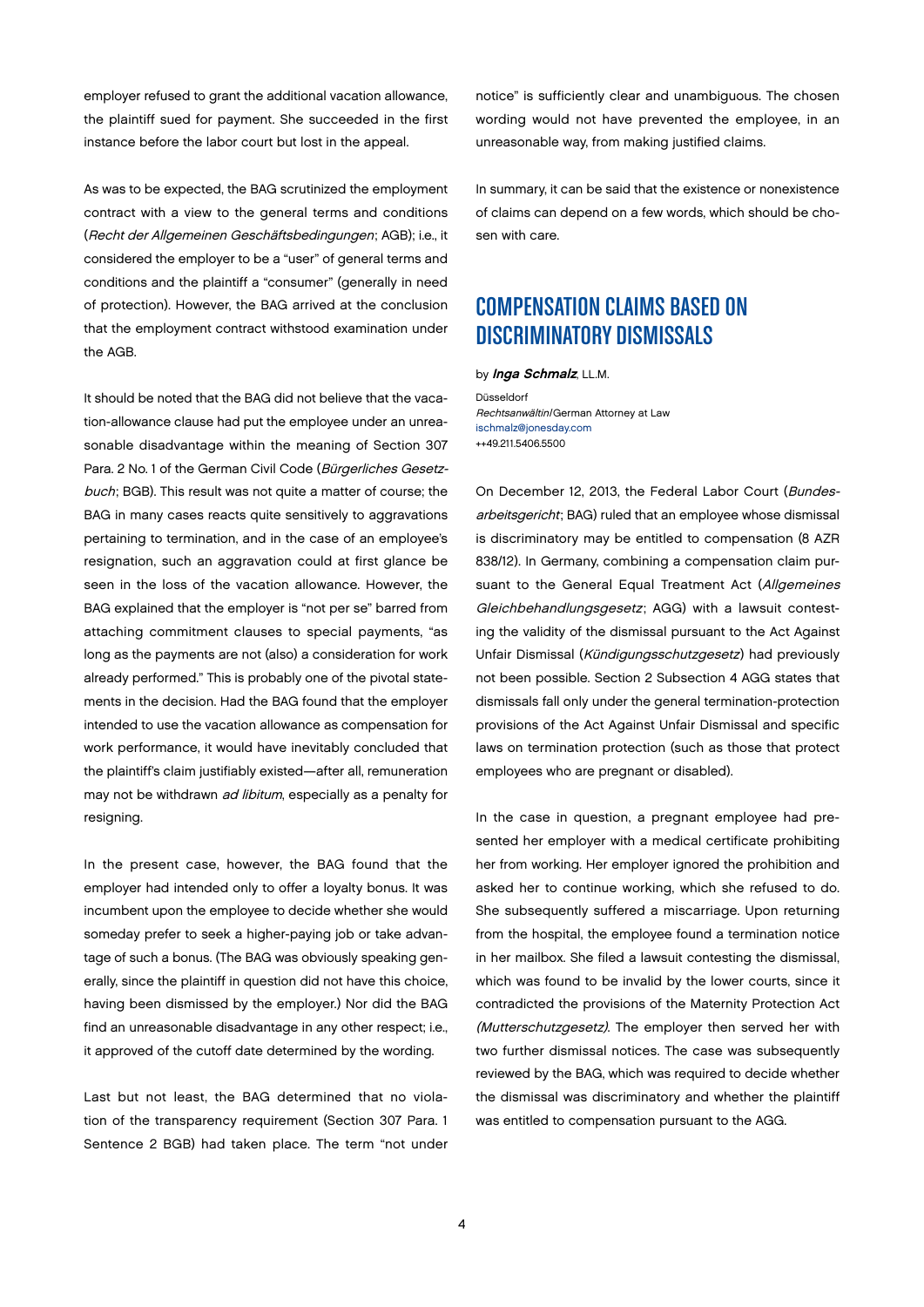## **n** COMPENSATION IN ADDITION TO PROTECTION AGAINST DISMISSAL

The core question of the litigation was therefore not the validity of the dismissal but whether the dismissal had discriminated against the employee by reason of gender, which would entitle her to compensation. Section 15 AGG provides that in a case of discrimination (i.e., when a person is less favorably treated because of race or ethnic origin, gender, religion or conviction, disability, age, or sexual orientation without a justifying reason), the employer must compensate the employee for the damage suffered, including nonpecuniary losses.

The BAG found that if a discriminatory dismissal which is invalid under termination-protection provisions results in injury beyond the usual disadvantages of a termination, compensation is justified. It ruled that Section 2 Subsection 4 AGG, which states that dismissal shall be governed exclusively by the provisions on general and specific protection against unfair dismissal, does not hinder that compensation claim. If a discriminatory dismissal is invalid pursuant to the

termination-protection provisions of the Act Against Unfair Dismissal, the dismissed employee may still be entitled to compensation for nonpecuniary damage suffered, in accordance with the provisions of the AGG.

#### **N** DISCRIMINATION

Regarding the question of whether the employee had been treated less favorably than another person because of her pregnancy (which would be deemed unequal treatment on the basis of gender), the parties' arguments in the lawsuit would be decisive. If a dismissal violates a provision of protection against discrimination, as the BAG found here (the employer terminated the employment even though he was well aware of the employee's pregnancy), a causal link between the pregnancy and the act of discrimination will be assumed. The employer bore the burden of proving that he had terminated the employment not because of the pregnancy but for some other cause, such as operational reasons. In this case, the employer failed to prove that the dismissal was based on such other reasons.

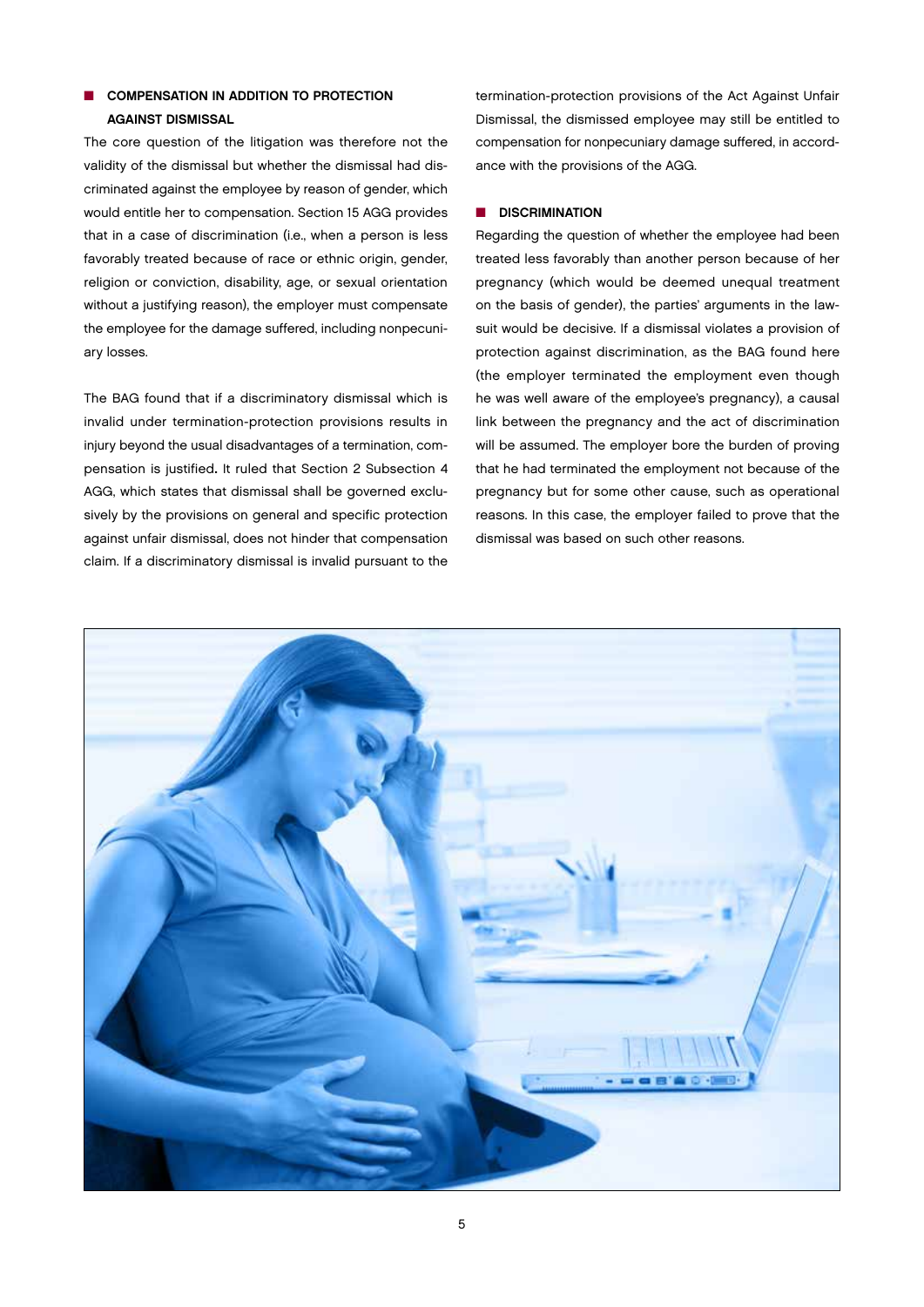#### <span id="page-5-0"></span>**n** PARTICULARLY SEVERE DISCRIMINATION

The BAG found that the employer's action was particularly severe and that the dismissal had caused more emotional and other harm to the employee than dismissals "usually" do. This is because the employer, apparently as a precaution, had issued the second termination notice after the employee's pregnancy had ended, when the provisions of the Maternity Protection Act no longer applied. In the BAG's opinion, this action indicated that the employer had issued the first notice *because of* the pregnancy.

Finally, the BAG viewed the dismissal as "ill-timed"; the employer had given notice to an employee who had recently experienced a series of calamities: she had lost her unborn child, her own life had been in danger, and she had had to be hospitalized. Thus, the employer had totally ignored the employee's personal circumstances.

#### **N** PRACTICAL RECOMMENDATION

It may now look as if, contrary to Section 2 Subsection 4 AGG, every dismissal in the future will be judged in view of the AGG and that employees will see themselves in a position to demand higher severance payments when contesting the validity of a termination. However, this is not likely to happen, since the validity of a dismissal continues to be contested on the basis of termination-protection provisions, not the AGG itself. Furthermore, to award compensation, the BAG requires discrimination to be beyond the norm.

It is strongly recommended that employers carefully prepare termination notices, as well as their arguments in legal briefs. This is crucial for two reasons. First, the validity of such a dismissal is likely to be contested, and the employer needs to show justification for it. Second, the employer must ensure that the employee will not be able to claim compensation for discrimination.

Nevertheless, it is likely that such claims for compensation will increase the monetary amount in dispute and therefore lead to higher litigation costs. Furthermore, the sum sought by the employee as compensation for the act of discrimination may affect the severance payment agreed upon by the parties to conclude both the litigation and the employment relationship, since the BAG has raised the possibility that economic loss suffered, such as the loss of future salary, should be taken into account.

Finally, it should be noted that different statute-of-limitation periods apply. If the employee wants to contest the validity of a dismissal, he or she must file a claim for wrongful dismissal within three weeks of receiving the termination notice. In such a case, the employer will know relatively soon whether the dismissal is being challenged. Yet the employee has up to six months to formally file a claim for compensation. If this occurs, the employer may be confronted with a claim for compensation even after the period for contesting the validity of the dismissal has expired.



# ISSUES UNDER LABOR LAW IN CONNECTION WITH EBOLA

#### by Dr. Markus Kappenhagen

Düsseldorf Rechtsanwalt/German Attorney at Law Fachanwalt/Certified Labor and Employment Lawyer [mkappenhagen@jonesday.com](mailto:mkappenhagen@jonesday.com) ++49.211.5406.5500

The Ebola epidemic in West Africa is still perceived as a faraway threat by most Germans, but that may be changing: thousands of volunteers who enlisted as aides for the German Red Cross are now serving in Ebola infirmaries in Sierra Leone, Liberia, and Guinea, and reports about infected people being flown home for treatment are increasing. An American physician who returned to the United States from such a mission in Liberia during the past year was also found to have been infected.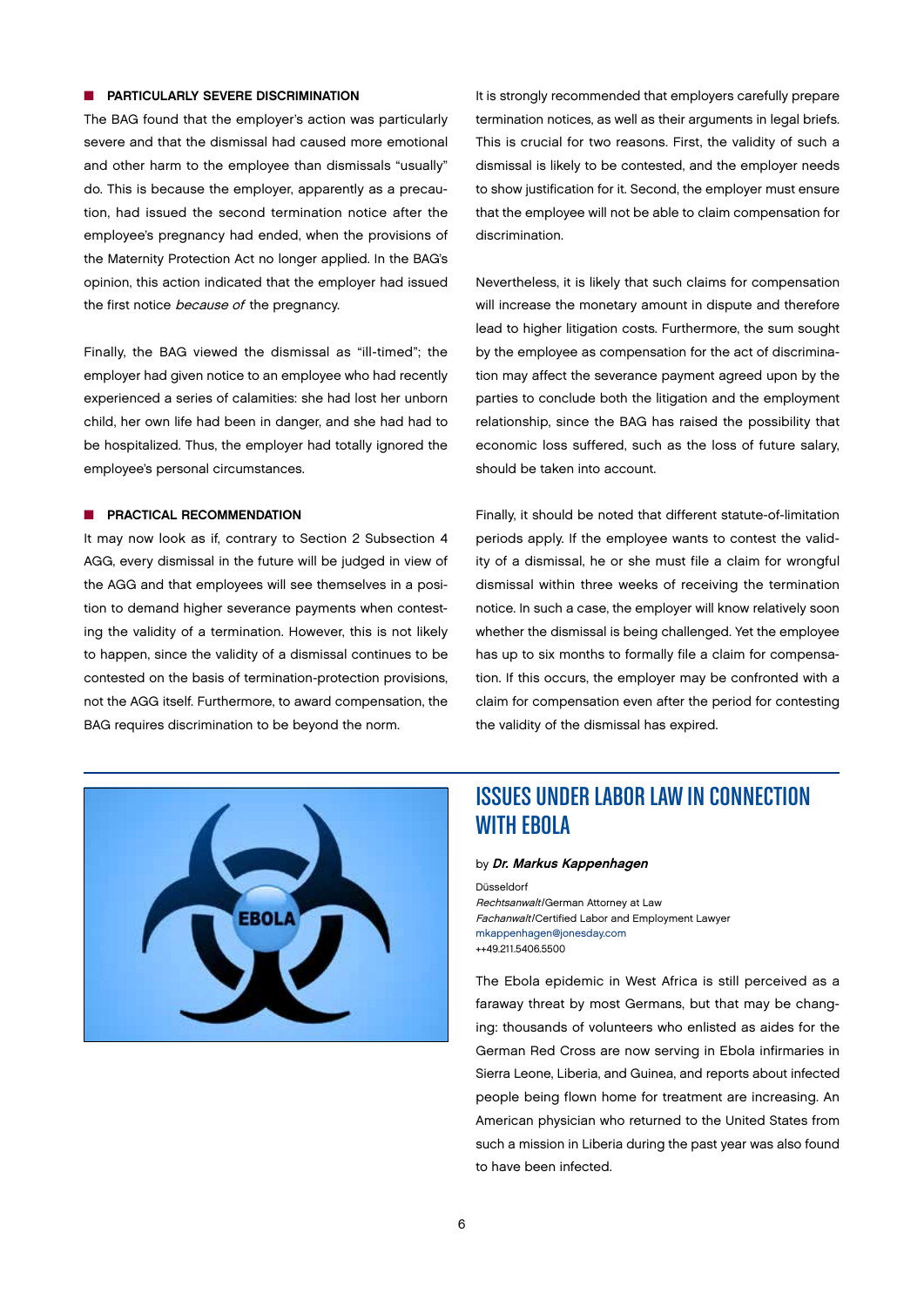The Ebola virus is transmitted by direct contact with the blood or other bodily fluids of infected persons. In August 2014, the World Health Organization declared Ebola an "international health emergency." The German Federal Foreign Office (Auswärtiges Amt) strongly advised against traveling to the affected countries and asked all German citizens to leave Guinea, Sierra Leone, and Liberia. According to the German Federal Center for Health Education (Bundeszentrale für Gesundheitliche Aufklärung), a protective vaccine "is not available."

In this context, issues have been raised regarding the employee's obligation to work and the employer's obligation to protect employees. For instance, if an employer instructs a sales representative to make a business trip to Liberia, may the employee refuse, citing the risk of infection or the travel warning issued by the Federal Foreign Office? May employees of a German parent company refuse to attend meetings in Germany with customers who traveled there from Sierra Leone? May a sales representative based in Guinea who complied with the Federal Foreign Office's request to leave the country demand another job in Germany? May an airline pilot refuse to fly to West Africa? May a nurse refuse to enter the hospital room of an infected aide flown to Frankfurt?

#### **N AN EMPLOYER'S OBLIGATION TO PROTECT**

An employer's duty of care as an accessory obligation under the employment relationship forms the basis for further considerations. The employer must exercise its rights under the employment relationship in such a way that the employee's legitimate interests are safeguarded in a manner that is justifiably feasible with respect to the concerns of the business and the interests of the entire staff. Pursuant to Section 618 Para. 1 of the German Civil Code (Bürgerliches Gesetzbuch; BGB), the employer must arrange for the duties that are to be performed under its direction to be rendered in such a manner that the employee is protected against any danger to life and health to the extent permitted by the nature of the duties. This general clause is further substantiated by numerous protective provisions in special laws. Such laws specify the employer's right to issue directions (Section 106 of the German Trade Regulation Act (Gewerbeordnung)), i.e., the employer's right to specify the "when, where, and how" of the work performance by means of instructions to its employees. With regard to the risk of infection, the employer must continuously inform its employees about the safety situation as well as occupational safety and health protection as soon as the risk becomes apparent (Section 12 Para. 1 of the German Occupational Safety and Health Act (Arbeitsschutzgesetz)). This responsibility applies not only at the beginning of the employment relationship, but throughout its duration, especially if the risk increases. If the employer does not sufficiently comply with the obligation to inform employees about potential risks of infection in the course of performing their duties, it violates its accessory obligation under the employment relationship and may possibly be held liable for damages.

In addition, the employer must take care that employees are sufficiently protected against infection transmitted not only by infected colleagues, but by third persons with whom the employees come in contact while performing their duties. If the direct possibility of infection exists, the employer must take suitable countermeasures, such as educating employees about the risk and taking the steps necessary to avoid infection. Of course, risk can never be wholly eliminated, and an employee is expected to tolerate it to some degree. But as the risk of harm increases for the employee, so does the employer's responsibility to protect him or her against such an occurrence.

Any employee working in an affected area should be redeployed. This means that a sales representative who exited an affected area in compliance with official recommendations has not only the right but also the duty to temporarily perform other sales activities in the home country or a secure foreign country. If the employer does not offer the employee such an acceptable position, it must compensate the employee for the loss of salary, although, according to prevailing opinion, the employer is not obligated to create a new position.

**n** THE EMPLOYEE'S RIGHT TO WITHHOLD PERFORMANCE The employer's right to issue instructions has exceeded its limit if the employee is expected to perform tasks that threaten his or her health beyond the normal extent.

The employee may withhold performance that cannot legally be expected of him or her (Section 275 Para. 3 BGB). In other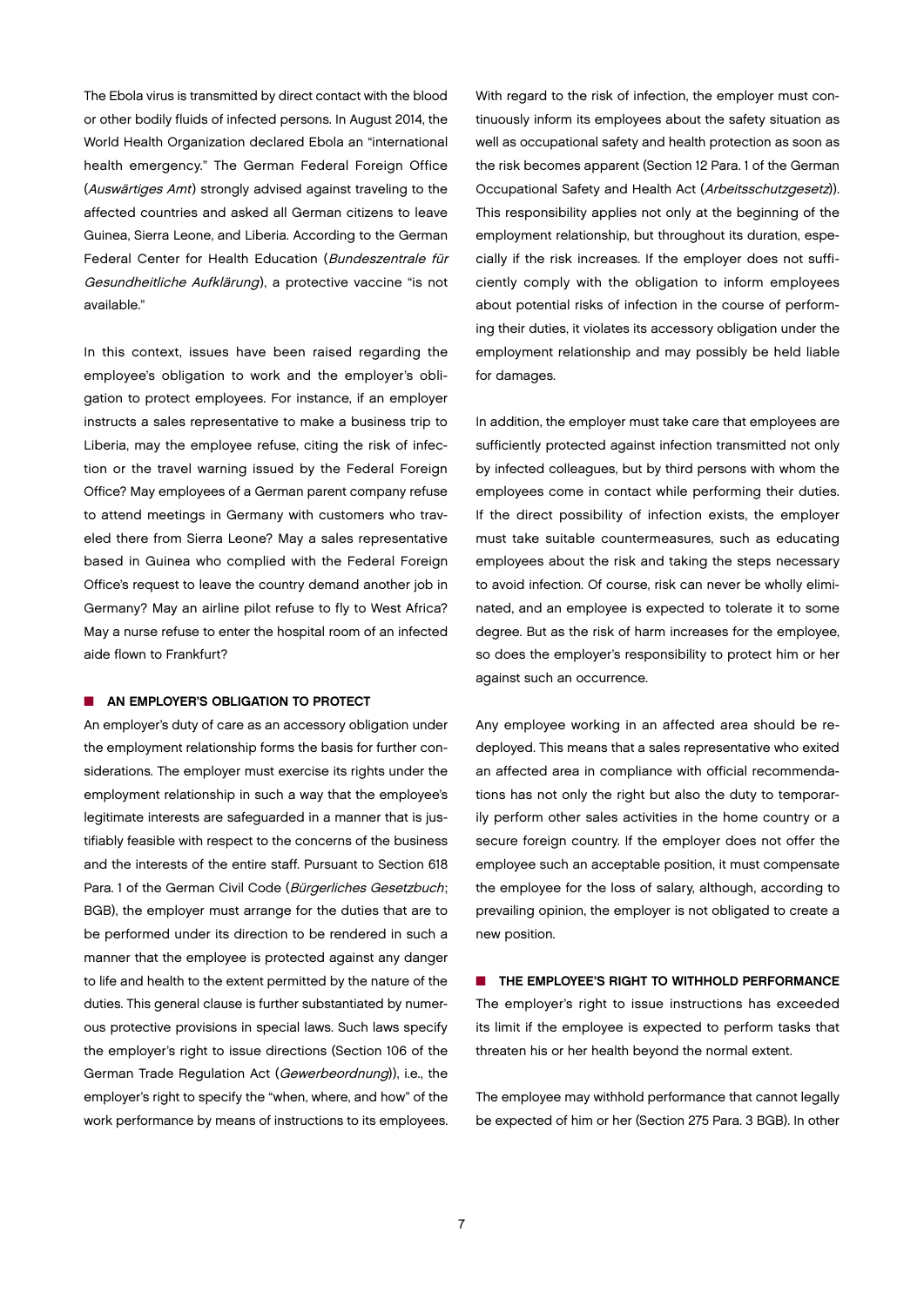<span id="page-7-0"></span>words, the employee can refuse to carry out tasks that constitute a considerable objective danger to his or her life or health or even the serious, objectively founded suspicion of such a danger.

An assignment to meet customers in Sierra Leone may therefore be refused by an employee if such a trip would pose a real threat to his or her health. According to the established practice of the German Federal Labor Court (Bundesarbeitsgericht), an alleged danger that is perceived only subjectively does not suffice. However, refusal would be justified if the World Health Organization as well as the Federal Foreign Office warned against traveling to affected areas in West Africa.

If, as a consequence, the employee justifiably asserts his or her right to withhold performance, the employer cannot take disciplinary action, such as issuing a warning letter or providing notice of termination due to persistent refusal to work. Salary payments must also be continued.

The situation is different with regard to risks "typical of the profession." Hospital staff, firefighters, and similar professional groups may not simply refuse to work with infected persons, and the nature of such work exposes these employees to an increased risk of infection. However, this disclaimer is not without limitation. For example, a nurse would be entitled to withhold performance if his or her employer failed to take necessary and reasonable protective measures.

If, as described in one of the initial examples, an employee refused to meet West African customers in Germany, the circumstances would have to be carefully examined. The employee's right to withhold performance would be recognized only if there were indications that the customers had been infected with the disease. But in any case, the employer would be obligated to take reasonable protective measures, such as asking the visitors whether they had been exposed to the infection or having them medically examined prior to meeting with the employees.

#### **n** "TREATMENT" OF AN INFECTED EMPLOYEE

The case of an employee who returns from a trip to West Africa where he or she was exposed to Ebola is also conceivable. If infection is suspected, the employee may be obligated to undergo a medical examination. And if the

employee is found to be ill but still reports to work, the employer would be permitted to release the employee from his or her work obligation in order to protect the remaining staff; the employee is not entitled to work. Whether the employee is entitled to continued payment of remuneration, however, may be contested. While employees who are unable to work are usually paid, remuneration could be withheld from a person who, despite an express warning from the Federal Foreign Office, traveled to Sierra Leone and contracted the infection, since the disease could be considered self-inflicted.

Other issues relevant under labor law could include an employee's duty to disclose to the employer any possible exposure, the employer's potential duty to provide medical care for an employee while abroad and assume the costs for the return trip, and matters pertaining to data protection and discrimination. While it is sincerely hoped that such issues will not be encountered in practice, cases that arose during recent outbreaks of avian flu and Mexican swine flu have shown that such scenarios are all too likely.

# DISCRIMINATION WITHOUT END—EVIDENTIARY FACTS, BURDEN OF PROOF, AND OTHER MATTERS

#### by Georg Mikes

Frankfurt Rechtsanwalt/German Attorney at Law Fachanwalt/Certified Labor and Employment Lawyer [gmikes@jonesday.com](mailto:gmikes@jonesday.com) ++49.69.9726.3939

## **n** TO BE OR NOT TO BE DISCRIMINATED AGAINST—THAT IS THE QUESTION

Even if the introduction of the German General Equal Treatment Act (Allgemeines Gleichbehandlungsgesetz; AGG) in 2006 did not result in the massive wave of legal action feared by many experts, the AGG has occupied the labor courts to a considerable extent, and it is primarily the legal actions taken by rejected applicants that worry employers. This is caused by the structure of the act. Its objective is to prevent discrimination on the basis of race or ethnic origin, gender, religion or conviction, disability, age, and sexual orientation, and employers in violation of this act are threatened with claims for damages. At first, employees or applicants who believe themselves to be the victims of discrimination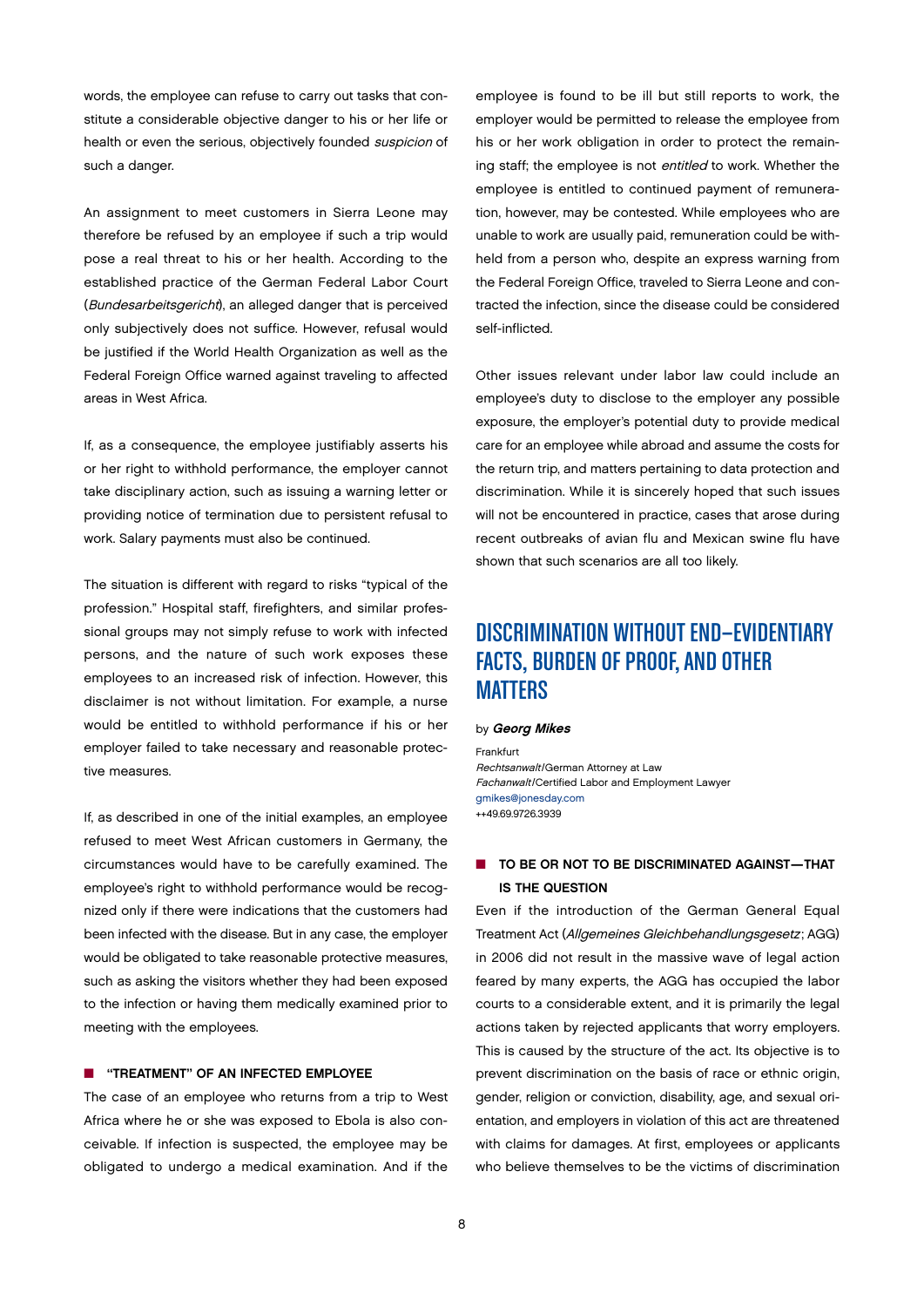

bear the burden of proof. To start, it is sufficient merely to establish "evidentiary facts" on the basis of which it may be presumed that discrimination occurred (Section 22 AGG). Then, if the employee or applicant has succeeded in establishing such facts, it is incumbent on the employer to exonerate itself. Thus, due to the structure of the act, an employer might be sentenced to pay damages even if it never had any intention of discriminating against the employee. Since the courts are quite generous when it comes to accepting evidentiary facts, it is in employers' interest to avoid not just the act of discrimination, but any semblance of it.

## **n** DISABILITY

Severe handicap occupies an exceptional position among the discrimination criteria. A certain interdependency between the AGG and the Ninth Book of the German Social Security Code (Sozialgesetzbuch IX; SGB IX), which deals with "severely handicapped persons," can be found. Pursuant to Section 71 SGB IX, employers who normally offer at least 20 jobs must fill a "compulsory quota" of 5 percent of those jobs with severely handicapped employees.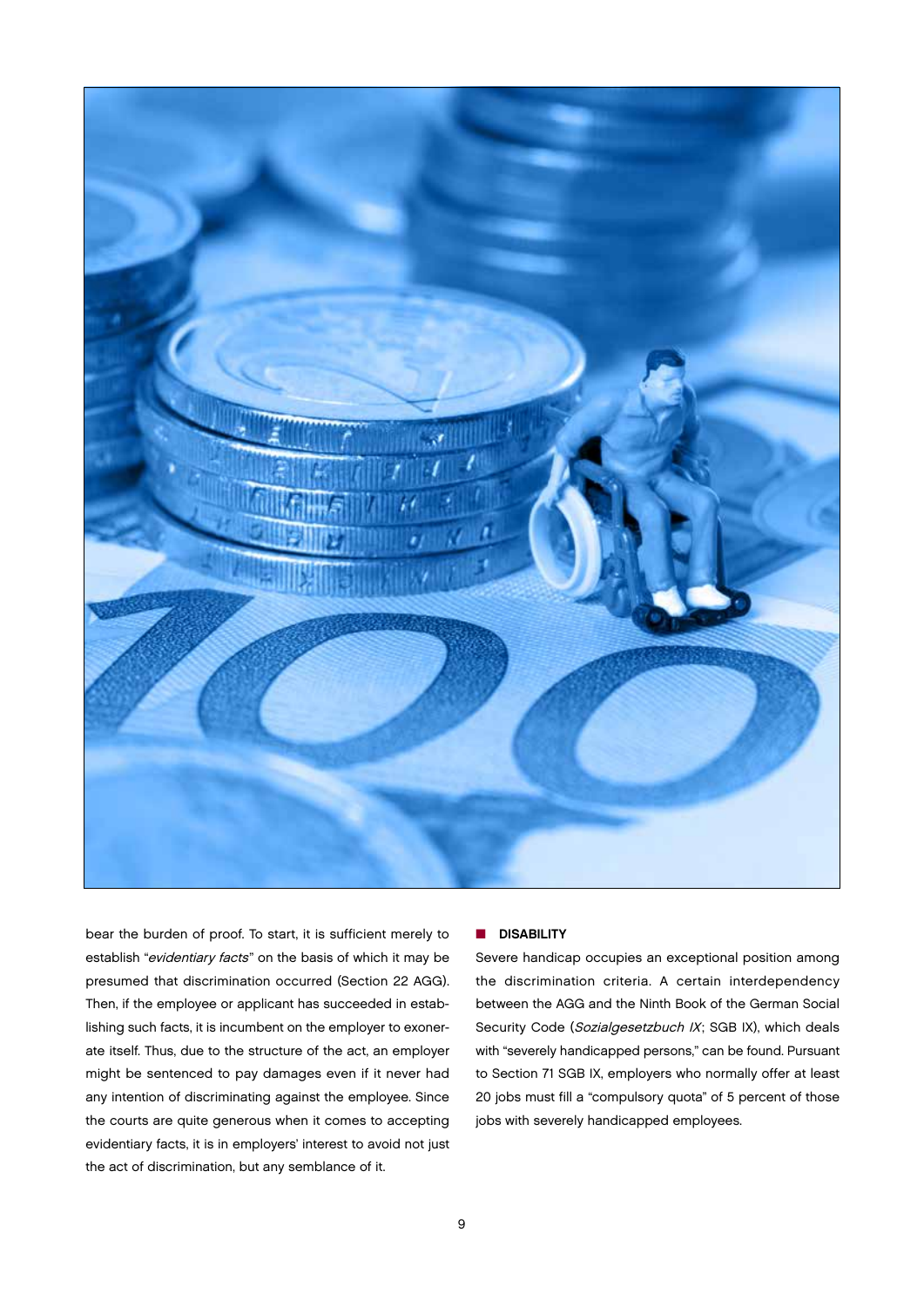However, particularly in Section 81 SGB IX, a large number of duties are imposed on employers. First, they must check whether vacancies can be filled with severely handicapped persons; in the process, the employer is required to consult the severely handicapped persons' representation and the works council. The employer must then report such suitable vacancies to the German Employment Agency (Bundesagentur für Arbeit), because this is the only way to fulfill the express legal obligation to check whether it is possible to fill a vacancy with a severely handicapped person who is registered as seeking employment.

The employer also has the express legal obligation to inform the works council and the severely handicapped persons' representation of all applications submitted by the handicapped. If the employer does not fill the compulsory quota of severely handicapped persons, or if the works council or the severely handicapped persons' representation does not agree with the employer's intended hirings, the employer must explain the reasons for the decision to the works council and/or the severely handicapped persons' representation. In the process, the severely handicapped person must be given the opportunity to speak on his or her own behalf. In addition, the employer must inform all the parties involved about the decision, stating the reasons for it, i.e., ultimately justifying the decision to reject the severely handicapped person. The violation of a single one of these obligations can be regarded as an evidentiary fact of discrimination, quickly shifting the burden of proof from employee to employer.

Recently, in a rare opposition to these strict court rulings, a decision was made that reduced the scope of application of Section 81 SGB IX to a certain extent. In its decision of September 18, 2014 (8 AZR 759/13; see also press release No. 45/14), the German Federal Labor Court (Bundesarbeitsgericht; BAG) clarified that a severely handicapped person who intends to make use of the special protection of SGB IX must mention the handicap in his or her application. Such mention must be made, with obvious emphasis, either in the cover letter or in the curriculum vitae. According to the BAG, it was not sufficient for the plaintiff to have included on the 24th page of his 29-page application a copy of the certificate that is issued in Germany to all severely handicapped persons upon application. Nor was it sufficient that the plaintiff had pointed out his handicap in an earlier application to the same employer.

A certain limitation of the quick assumption of evidentiary facts militating against the employer can also be found in another recent decision. For a long time, it had been disputed whether a rejection that failed to state the reasons behind it could be considered an evidentiary fact against the employer, even if the employer had fulfilled the disabled persons' quota. It became clear only from the BAG decision of February 21, 2013 (8 AZR 180/12; see also press release No. 13/13) that in such a situation, no indicative effect of discrimination can be deduced from the failure to state the reasons for the rejection.

## **N UNEQUAL TREATMENT IN THE CASE OF AGE DIFFERENCES**

The BAG decision of October 21, 2014 (9 AZR 956/12; see also press release No. 57/14) dealt with the amount of vacation voluntarily granted by the employer. According to this company's practice, employees aged 58 and older were granted 36 days of vacation each year. The 36-yearold plaintiff, who had been granted 34 days of vacation, believed that the company had discriminated against her on the basis of age. She sued, claiming that she too was entitled to 36 vacation days.

However, the BAG decided differently. It assumed that the employer, a shoe manufacturer, had an assessment prerogative according to which it is adequate, necessary, and appropriate to grant older employees the two additional days of vacation. In this case, an instance of unequal treatment was therefore declared permissible pursuant to Section 10 AGG, the justification for which was the fact that older employees often need more time for rest and recuperation than younger employees. In addition, the BAG pointed out that the shoe industry's framework collective bargaining agreement, which was not applied in the present case, also provides for two additional days of vacation for employees aged 58 and older. The decision of the BAG would certainly have been the same even without the parallel to the collective bargaining agreement.

#### **n** CLAIM FOR DAMAGES, AGAINST WHOM?

In practice, companies with vacancies to fill often turn to third parties to fill them. If it appears that the third party has acted in breach of the AGG, the question arises: Against whom can claims for damages pursuant to Section 15 Para. 2 AGG be asserted? The BAG's decision of January 23, 2014 (8 AZR 118/13) therefore deserves to be mentioned here.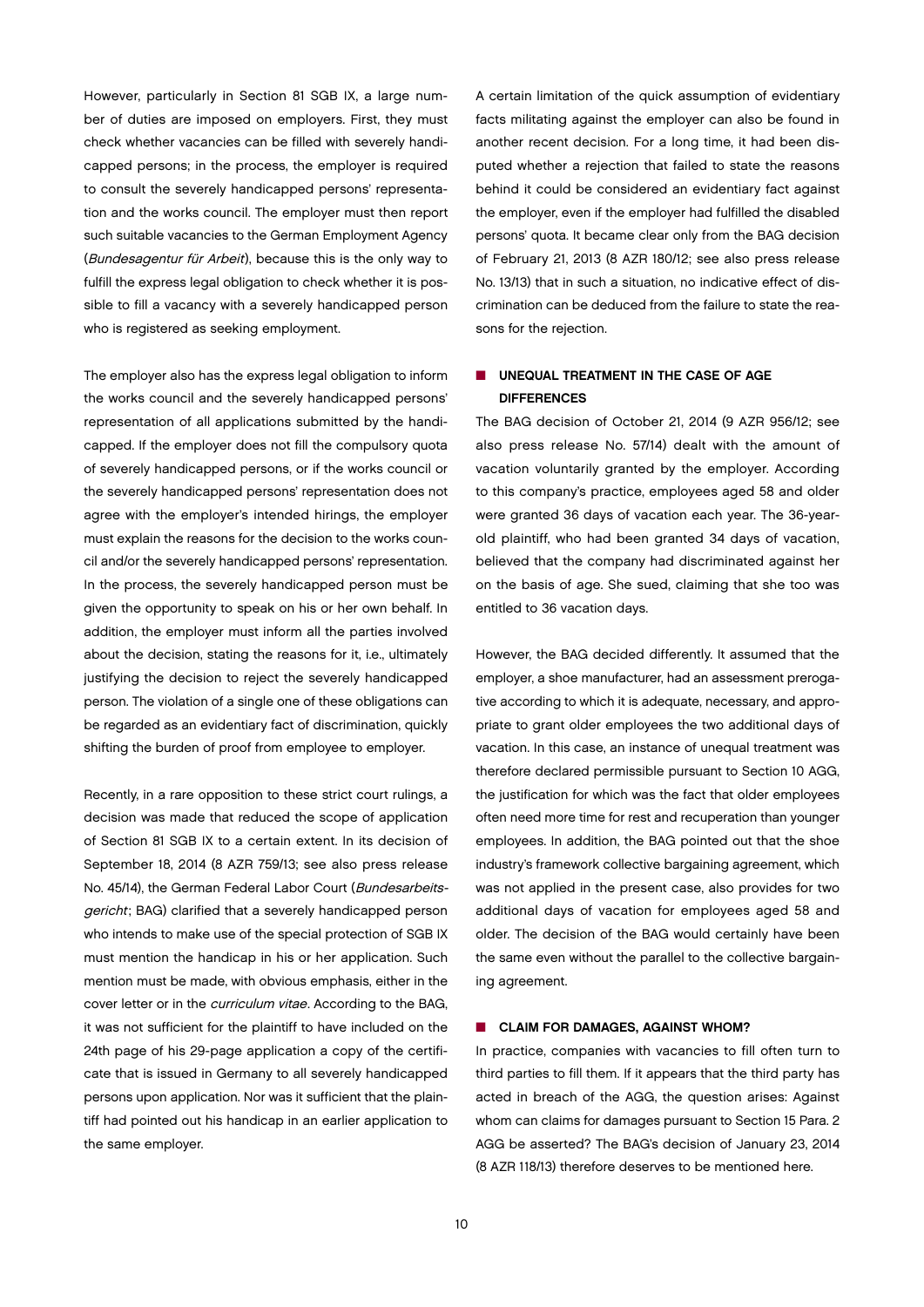In the case in question, a rejected applicant demanded indemnification for alleged discrimination by the company that had initiated the application procedure (via an internet advertisement). Had the application been accepted, this company would not have become the applicant's employer; it merely acted as the recruitment agency. For this reason, the BAG did not even check the factual justification of the asserted violation. Rather, it considered the action to be inadmissible, not just unfounded. The BAG explained that although the opponent of a claim is not mentioned in Section 15 Para. 2 AGG, it can only be the employer, because Section 15 AGG does not provide for claims against third parties.

In this context, the BAG also emphasized that in a case of discrimination, the employer may be held liable, no matter who was actually at fault. In addition, the BAG approvingly quoted opinions in the relevant literature according to which Section 15 AGG does not grant any claims against recruitment agencies even if the final selection is made by them on their own authority. Therefore, the action of the present plaintiff failed, as in those other instances, because he had sued the "wrong" defendant.